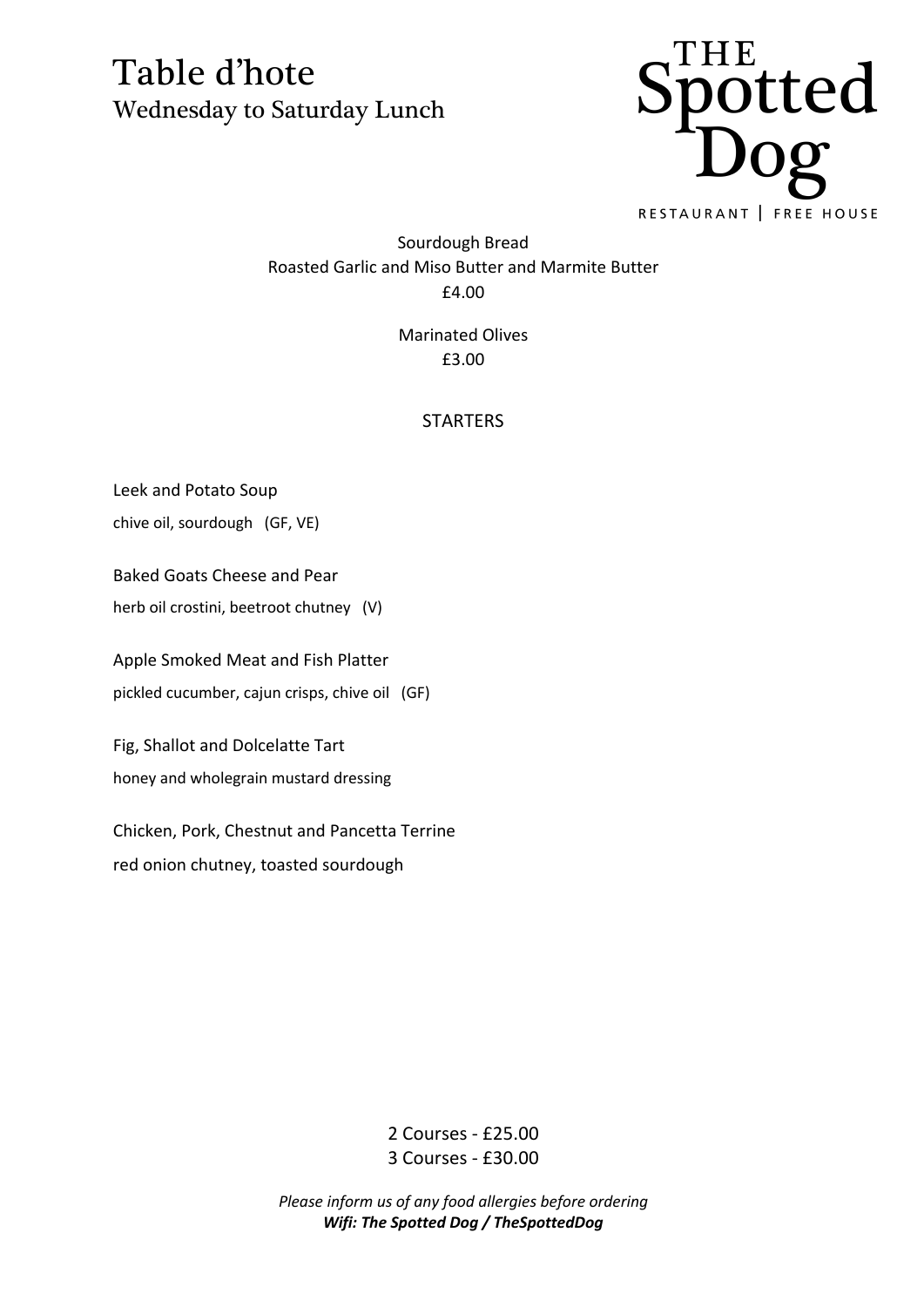

MAINS

| The Spotted Dog's Fish and Chips                                    |          |
|---------------------------------------------------------------------|----------|
| textured pea, salt baked chips                                      |          |
| Sundried Tomato and Basil Risotto (V, GF)                           |          |
| <b>Glazed Great Garnetts' Pork Chop</b>                             |          |
| bacon and chickpea fricassee, charred spring onions and sage butter |          |
| Pan Roasted Chicken Supreme                                         |          |
| king oyster mushroom and cream, crispy pink fir potatoes, asparagus |          |
| Open Sirloin Steak Sandwich                                         |          |
| salt baked chips, tomato, red onion, and watercress topper          | $+£2.95$ |
| Asparagus Crostini with Watercress and Hazelnut Houmous (VE, V)     |          |
| pickled red onion, radish and watercress salad                      |          |
| <b>SIDES</b>                                                        |          |
| Salt-baked seasoned chips                                           | £4.00    |
| Salt-baked truffle chips                                            | £5.50    |
| Sauteed greens (bacon, crème fraiche)                               | £4.75    |
| House salad                                                         | £4.25    |

Braised Red Cabbage **E3.00** 

Cauliflower cheese E4.00

2 Courses - £25.00 3 Courses - £30.00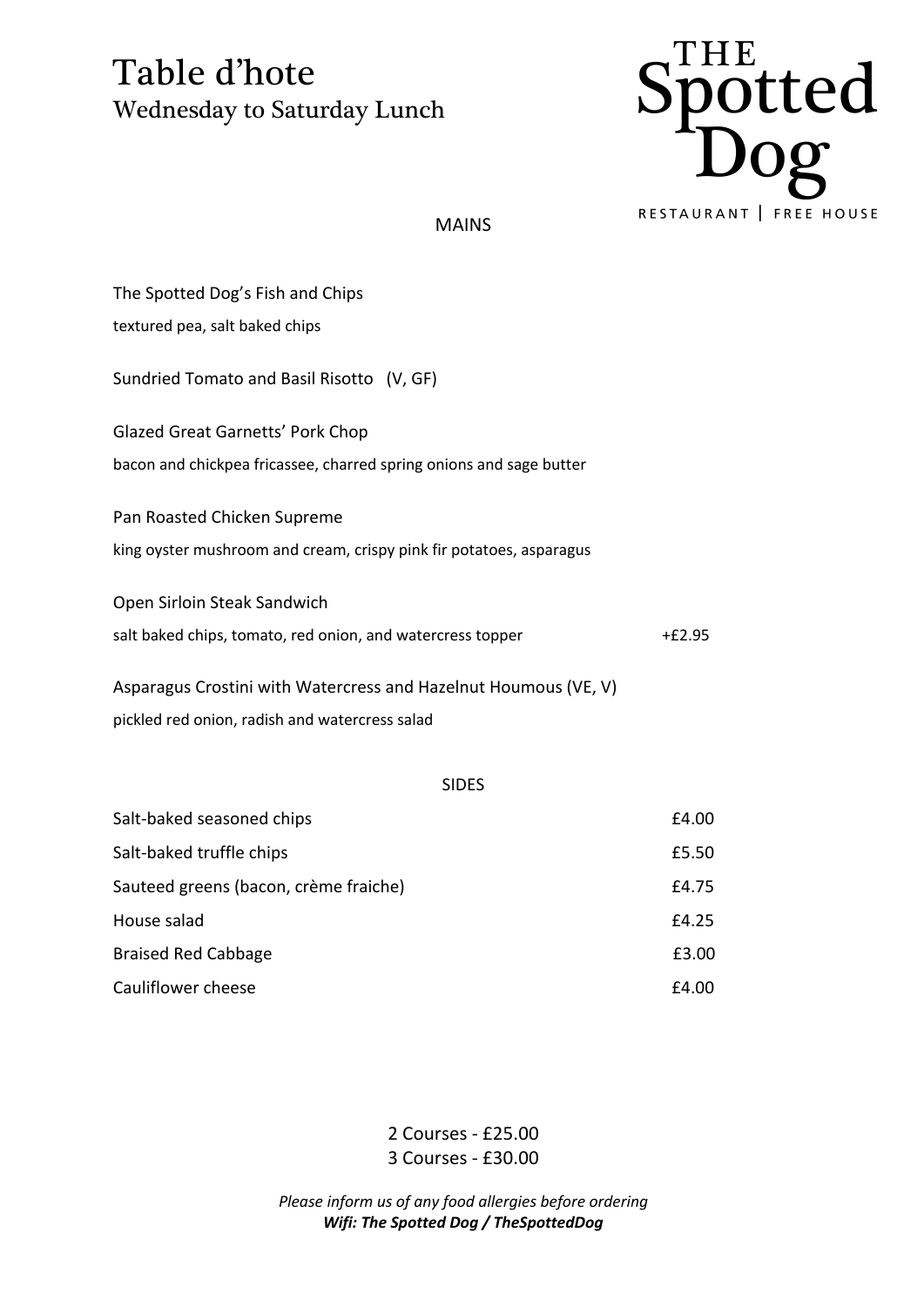

**DESSERTS** 

Sticky Toffee Pudding toffee sauce, clotted cream ice cream (V)

Dark Chocolate Mousse

roasted peanut butter ice cream, chantilly cream (V)

Lemon and Mascarpone Tart

raspberry sorbet (V)

Vanilla Crème Brulée

blackberry sorbet (V) (GF)

Cheeseboard +£4.95

a selection of four cheeses, crackers, grapes and chutney

A selection of 3 scoops of ice-cream and sorbets *chocolate, vanilla, clotted cream, coffee, roasted peanut-butter* (ice cream) *blackberry, passionfruit, raspberry, apple* (sorbet)

> 2 Courses - £25.00 3 Courses - £30.00